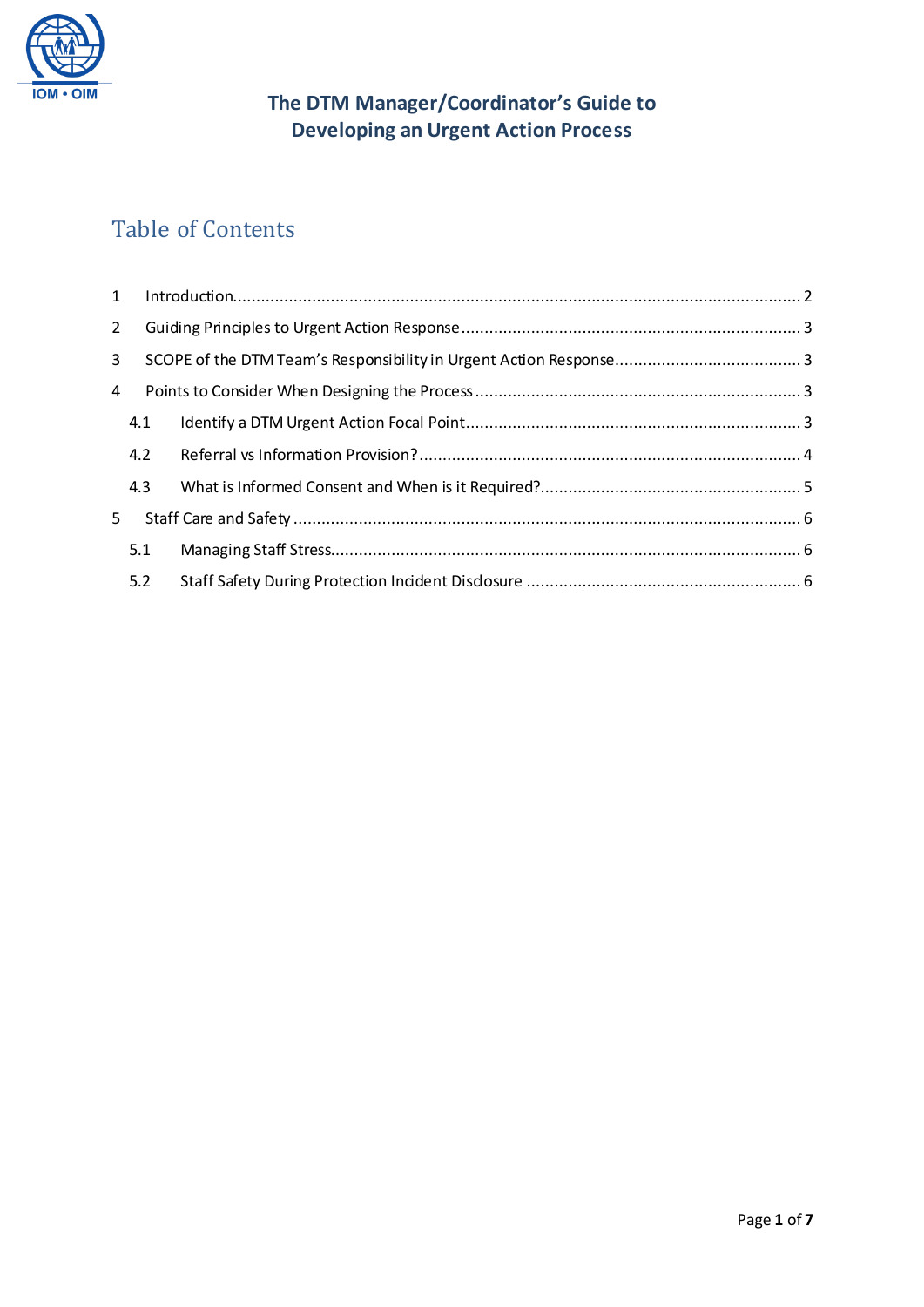

 $\overline{a}$ 

### <span id="page-1-0"></span>1 Introduction

DTM does not seek to obtain information on specific protection incidents or individual cases of violence, abuse or neglect<sup>1</sup>. In some circumstances, however, details of a protection incident are disclosed, sensitive information is shared, or a request to support a victim/survivor of violence, abuse or exploitation may reach a DTM enumerator.

When designing DTM's internal urgent action process, it is important to differentiate between information that must be immediately reported to DTM Management because it requires organizational urgent action (such as safety risks to humanitarian staff, increased protection risks that will affect IDPs/Migrants/Host Communities in the nearfuture; and/or human rights abuses currently affecting groups of people), versus disclosed protection incidents that have already occurred or will occur imminently, in which a DTM staff member has been asked by an individual for support in accessing urgent life-saving assistance (such as medical, judicial, police protection, psychosocial support).

The following table provides examples to differentiate between information that should lead to organizational urgent action (either by IOM programmes, through advocacy, or negotiation with external parties); versus protection incidents requiring urgent life-saving assistance for an individual.

| <b>Information Requiring</b>                                              | <b>Protection Incidents</b>                                           |
|---------------------------------------------------------------------------|-----------------------------------------------------------------------|
| <b>Organizational Urgent Action</b>                                       | <b>Requiring Life-Saving Urgent Action</b>                            |
| The presence of explosive materials in or near a<br>displacement site     | Request for support due to a threat or incident<br>of sexual violence |
| Denial of an individual or group of access to<br>humanitarian assistance  | Request for support due to a threat or incident<br>domestic violence  |
| Forced recruitment by armed groups                                        | A person is a serious threat to themselves or<br>others               |
| Rumours of kidnapping/trafficking                                         | medical<br>Request for support due to a<br>emergency                  |
| Reported detention of children                                            |                                                                       |
| The entry / incursion of armed groups or forces in<br>a displacement site |                                                                       |

This guidelinefocuses on how to set up the DTM Urgent Action Process to safely and ethically handle protection incidents requiring life-saving urgent action. When developing the DTM Urgent Action Process, it is recommended to consult a GBV, Protection, and/or Child Protection Specialistin-country to ensure contextualization of the information pathway, and the designation of incidents requiring urgent action.

The following sections have been selected from relevant documentation, to provide additional necessary information to compliment/expand upon the annexed GBV Constant Companion.

<sup>1</sup> As part of DTM's standard function, personal and incident data are not collected. DTM may on occasion however, be requested to collect this data within the frame of supporting a specific IOM project request.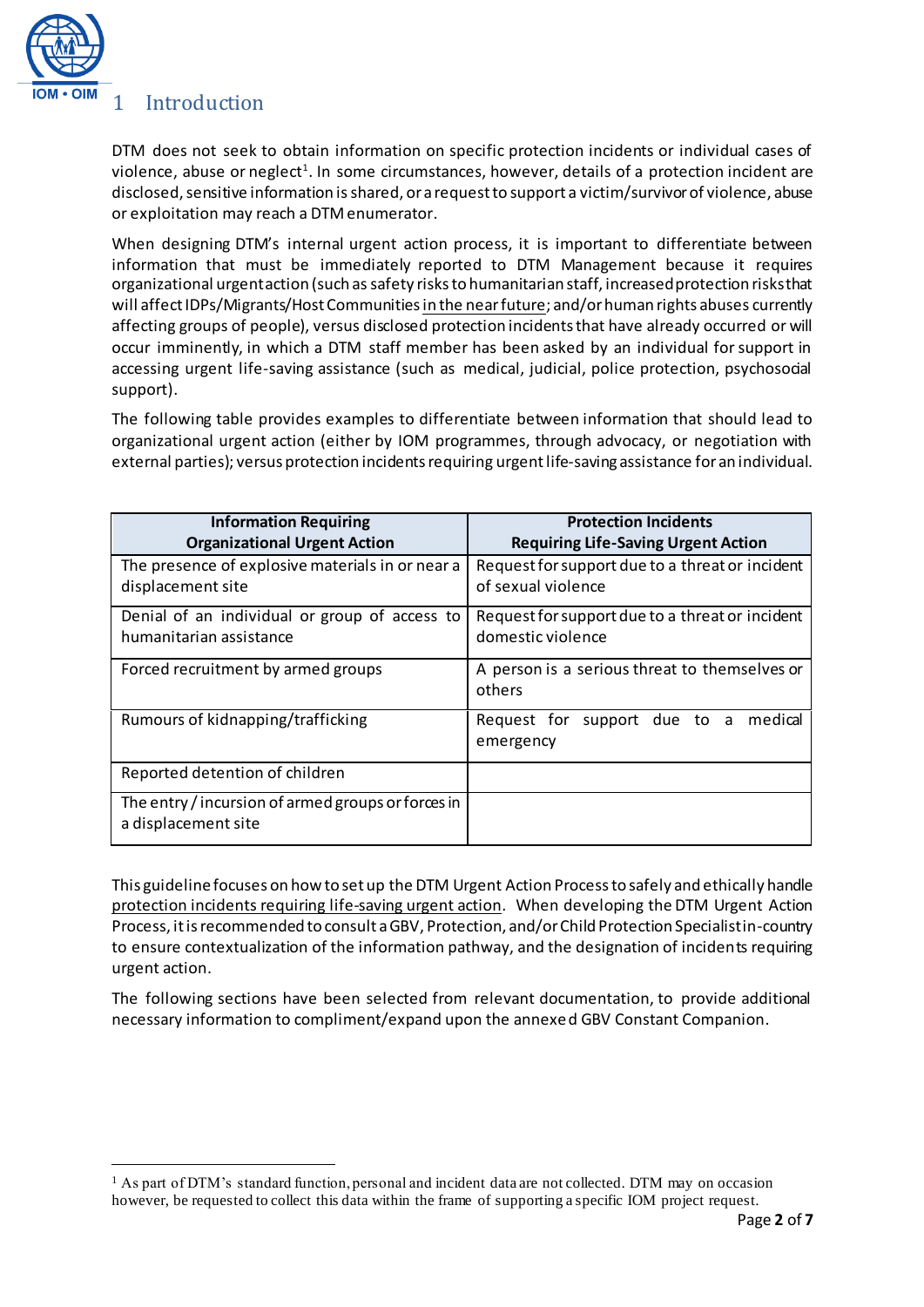

## <span id="page-2-0"></span>2 Guiding Principles to Urgent Action Response<sup>2</sup>

- **Safety of the victim/survivor**
- **Safety of the staff member**
- Confidentiality
- Respect for the victim/survivor's right to make decisions
- **Non-discrimination**

## <span id="page-2-1"></span>3 SCOPE of the DTM Team's Responsibility in Urgent Action Response



## <span id="page-2-2"></span>4 Points to Consider When Designing the Process

## <span id="page-2-3"></span>4.1 Identify a DTM Urgent Action Focal Point

When designing the Urgent Action Process, the DTM Manager/Coordinator should identify a focal point for DTM enumerators to contact in the event that a protection incident is disclosed requiring urgent action. This will ensure that enumerators are provided with up-to-date information on available service providers, and will help to maintain confidentiality by centralizing requests for information or guidance following a disclosure.

The focal point can be the DTM Manager/Coordinator, the IOM Protection Officer, or if not available, an IOM staff in a managerial position.

Responsibilities of the DTM Urgent Action Focal Point:

 $\overline{a}$ 

- Establish regular communication with relevant protection, child protection, and GBV specialists and/or coordinators from clusters/working groups, who can:
	- Provide up-to-date contact lists of agencies in the referral pathway, and/or assist DTM in identifying local service providers that can provide competent relevant services, such as medical care, mental health and psychosocial support, police assistance and legal/justice support.
	- Provide guidance on how to design/contextualize DTM's local Urgent Action Process.

<sup>2</sup> [IASC Guidelines for Integrating Gender Based Violence in Humanitarian Action](https://interagencystandingcommittee.org/system/files/2015-iasc-gender-based-violence-guidelines_full-res.pdf)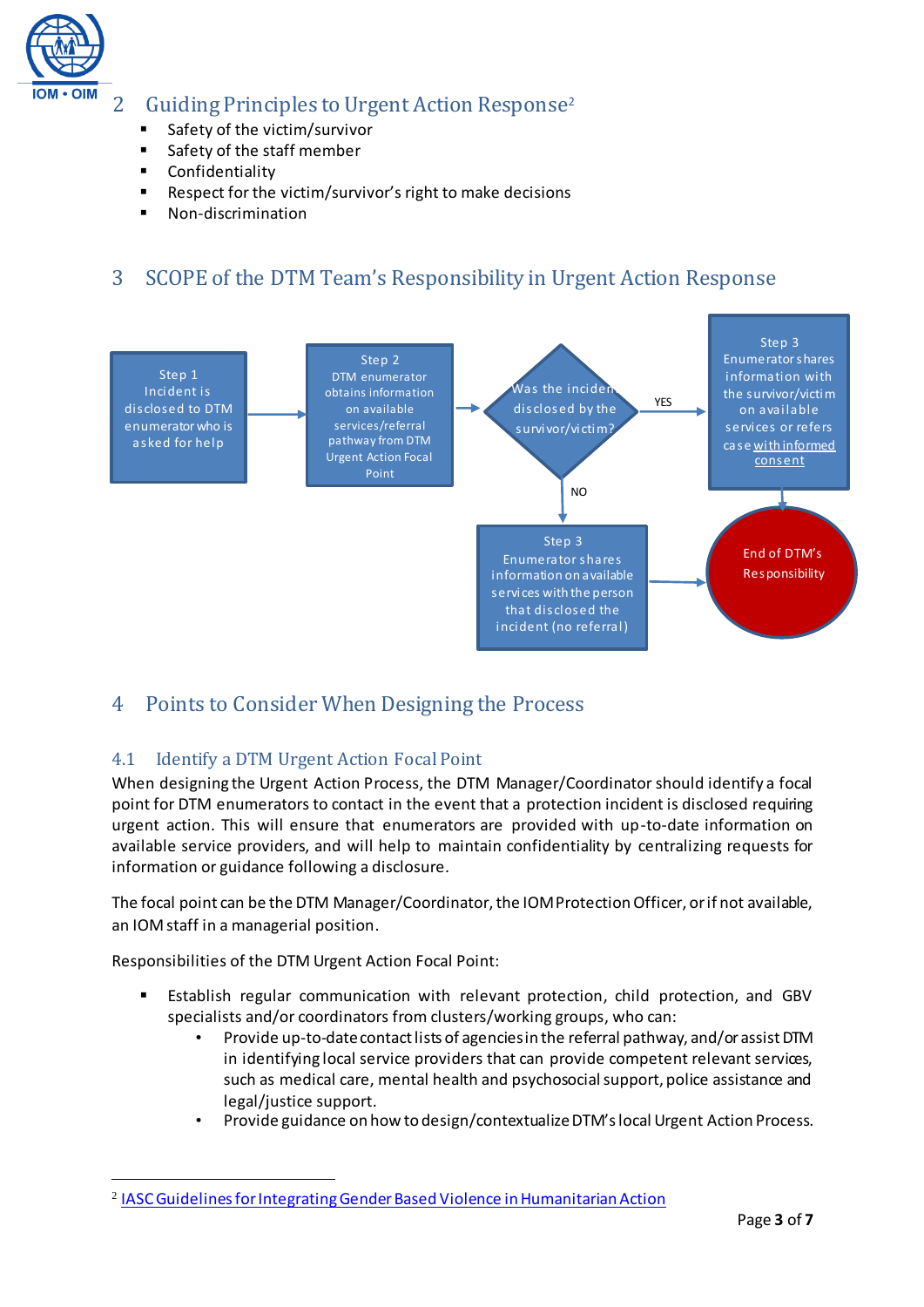

- Be contacted for guidance on how DTM should respond to complex situations if necessary.
- Maintain an updated list of existing referral pathway agency contact lists and service providers in areas where DTM enumerators are working.
- Ensure that the DTM enumerators are trained in the following:
	- Vulnerabilities and protection concerns, including GBV and CP, and which protection incidents require urgent action.
	- How to maintain confidentiality and when informed consent is required.
	- Internal referral mechanism(s) and (where relevant) external referral pathways or services.
	- How to talk with victims/survivors, while ensuring the guiding principles are respected (see psychological first aid in annexed GBV Constant Companion).
	- How to ensure DTM staff safety, and the safety of the survivor/victim while handling a disclosed protection incident.

### <span id="page-3-0"></span>4.2 Referral vs Information Provision?

The DTM Coordinator is to decide whether enumerators should only provide a victim/survivor with information on available services (no consent required), or whether enumerators may also refer the case to a service provider (informed consent required). The decision should be based on the perceived capacity of the enumerators to navigate the process without doing harm, the opportunity to provide adequate training to enumerators, and whether there are established referral pathways and/or available services in the DTM implementation area(s).

**Information provision process:** DTM staff inform the victim/survivor of available relevant services (medical or non-medical) in their area, and of any identified risks that may be associated with seeking these services (access, confidentiality, and limits to service provision). The victim/survivor then makes an informed decision on which services that they choose to access. Information is not shared with an external organization or service provider by DTM staff, and therefore consent is not required.

**Referral:** The process of referring a victim/survivor to a service provider necessitatesthat DTM share some information with a  $3^{rd}$  party, which therefore requires informed consent. DTM staff must obtain informed consent from the victim/survivor, then contact the service provider to ensure that the survivor is eligible to access services, then explain the referral process and any potential risks of accessing the services to the victim/survivor. When the victim/survivor confirms that they wish to access a service, the DTM staff member can either physically accompany them to the service provider or provide them with the address. **Please note:** If the incident was disclosed on behalf of someone else (that is, the victim/survivor did not disclose the incident themselves), then a referral cannot be done because informed consent has not be given by the victim/survivor to share information. In this case, a DTM staff should provide information on available services only.

#### Referral in Remote Management<sup>3</sup>

 $\overline{a}$ 

Prior to referring victims/survivors in remote management contexts, the following criteria must be considered. Protection, CP, and GBV specialists may help to ascertain this:

- Presence: Is the service regularly present and fully functioning on the ground?
- Geographical coverage: Does the service reach the population it is meant to serve?
- Accessibility: Can survivors and/or communities access this service freely, safely and confidentially?
- Accountability: Who is responsible for following up this service?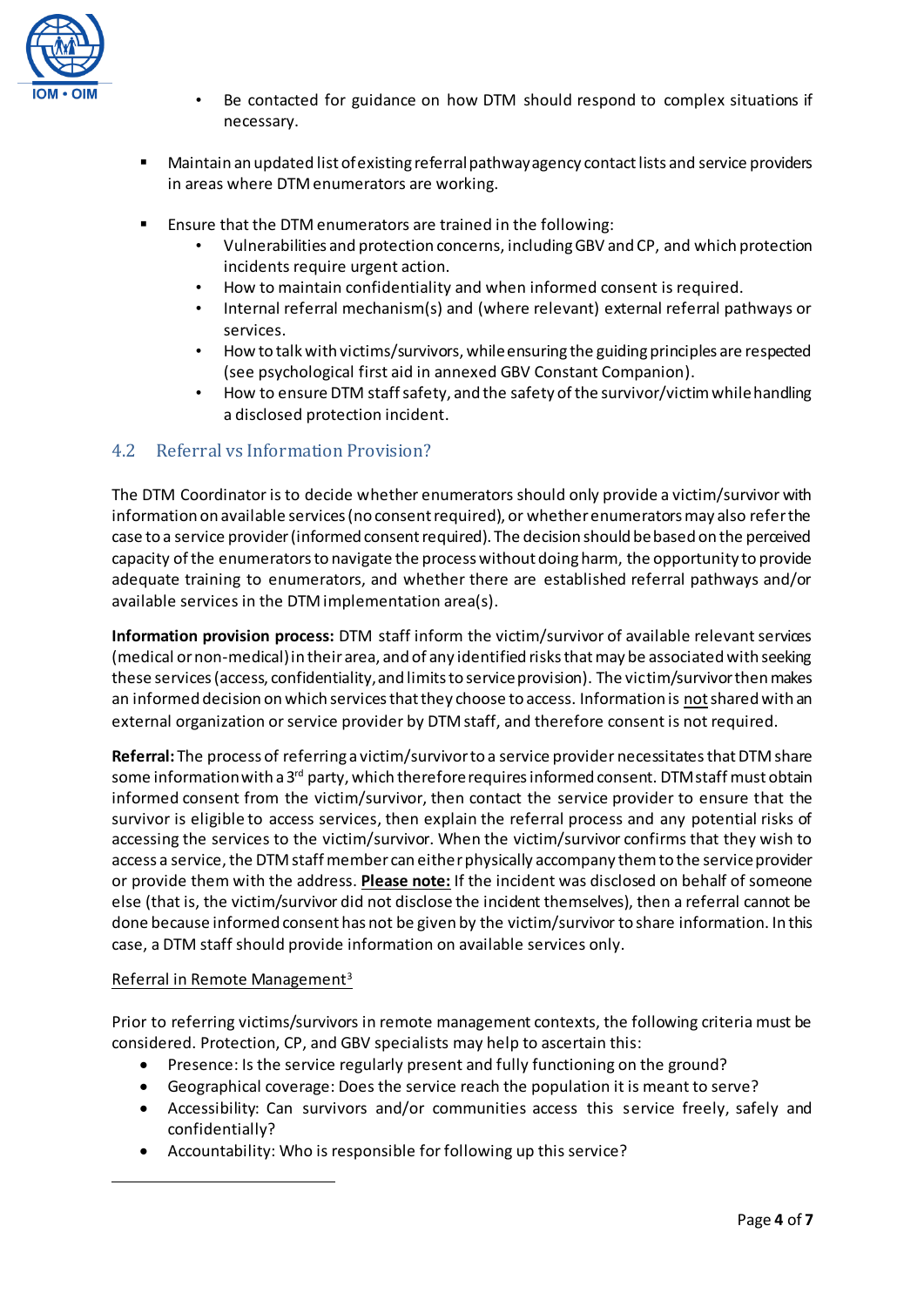

### When there are no relevant services availa[ble](#page-4-1)<sup>4</sup>

- Victims/survivors should be informed accordingly
- Victims/survivors should still have access to information to ensure their safety and basic emotional support. The field staff that received the disclosure should not raise unrealistic expectations about what services and support they may be able to receive. It is important that the DTM team remains up-to-date on what specialized services are operating in their areas.

## <span id="page-4-0"></span>4.3 What is Informed Consent and When is it Required?

"Confidentiality reflects the belief that people have the right to choose to whom they will, or will not, tell their story. Maintaining confidentiality means not disclosing any information at any time to any party without the informed consent of the person concerned. Confidentiality promotes safety, trust and empowerment." 3

Obtaining informed consent in the Urgent Action Process, is the process of informing the victim/survivor of their options for treatment/referral, and obtaining their consent to share minimal details of the incident with an externalagency in the referral pathway, so that this agency can provide treatment or manage their case.

- Consent isn't enough. It must be Informed, which means that:
	- $\circ$  The victim/survivor is informed (and consents to) the type of information that will be shared, with which service providers, what the follow-up steps will be (if any) and any identified risks related to information sharing.
	- $\circ$  The victim/survivor is informed of what assistance can be offered by each service provider including any limitations to services or risks involved.
- To protect confidentiality, nothing should be documented by DTM field staff/enumerators. Informed consent should be obtained verbally.

### Procedures for Childre[n](#page-4-2)<sup>5</sup>

 $\overline{a}$ 

- Children have a right to participate in decisions that affect them
- Informed consent must be obtained by the legal guardian of a child before referral can be made. This may be waived if the DTM Urgent Action Focal Point determines that it is in the best interest of the child to proceed without informed consent of the legal guardian. This may also be waived if the DTM Urgent Action Focal Point determines that the child is between the age of 15-17, and is deemed mature enough to provide their own informed consent.
- If the child is unaccompanied or separated, informed assent can be obtained.

### When Informed Consent is NOT required & confidentiality may be broken:

- If the survivor is an adult who threatens his/her own life or who is directly threatening the safety of others, and referrals to lifesaving services are available/accessible. <sup>4</sup>
- <span id="page-4-1"></span>When national laws incorporate mandatory reporting for certain disclosed incidents.
- <span id="page-4-2"></span> When the survivor is a child who is in danger, and the consent from the legal guardian may not be obtained because they are a perpetrator of the incident, or the decision made for the child by the legal guardian is not in the child's best interest<sup>5</sup>.

<sup>3</sup> [IASC Guidelines for Integrating Gender Based Violence in Humanitarian Action](https://interagencystandingcommittee.org/system/files/2015-iasc-gender-based-violence-guidelines_full-res.pdf)

<sup>4</sup> [SOP Prevention and Response to Gender Based Violence, GBVAoR, Syria \(Jordan Hub\), 2017.](https://www.humanitarianresponse.info/system/files/documents/files/2017-07_gbv_reference_group_jordan_hub_sop.pdf)

<sup>5</sup> [IASC Guidelines for Integrating Gender Based Violence in Humanitarian Action](https://interagencystandingcommittee.org/system/files/2015-iasc-gender-based-violence-guidelines_full-res.pdf)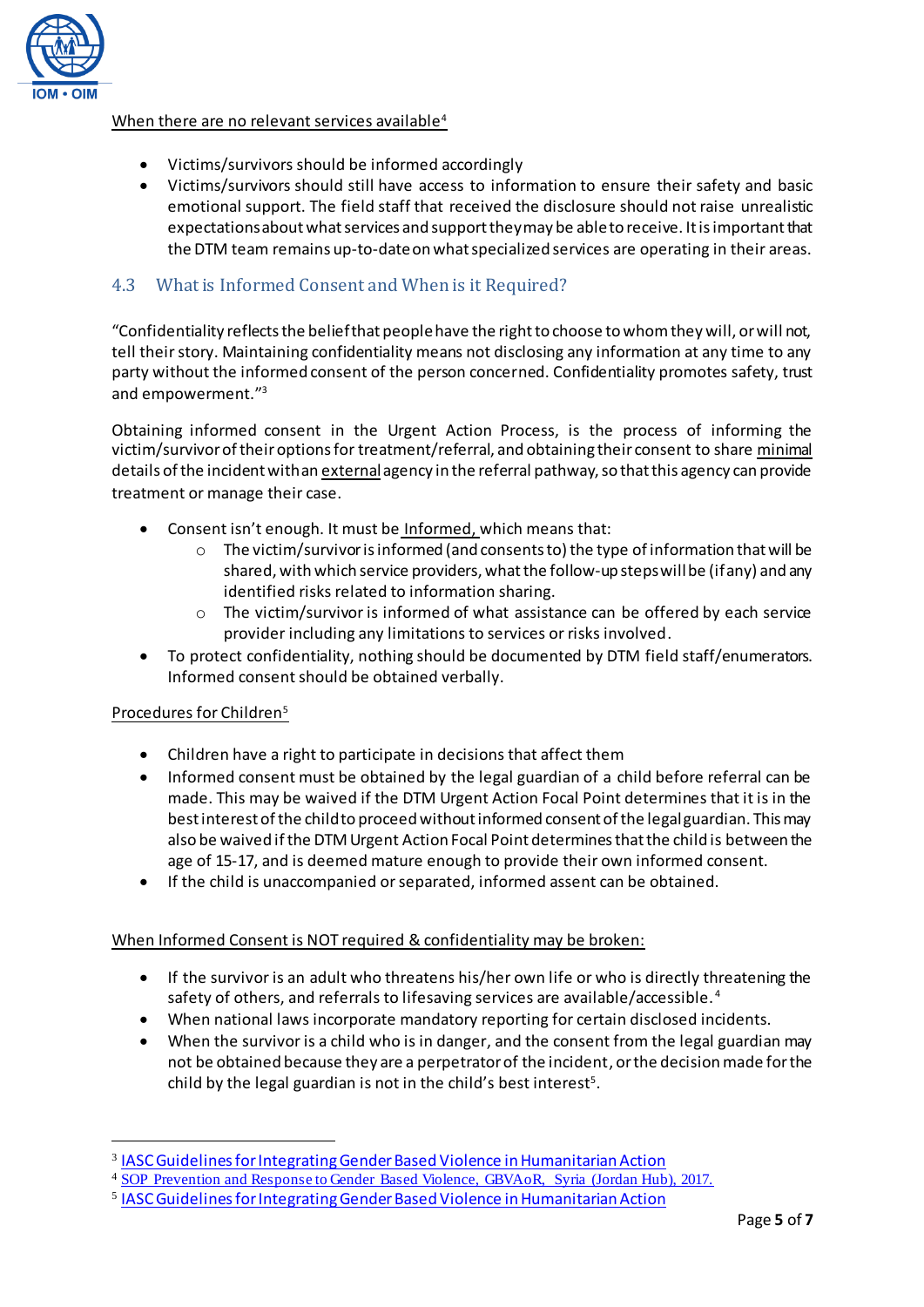

**IMPORTANT:** DTM Managers/Coordinators should stress to field staff that they are not authorized to decide when confidentiality can be broken. If a situation arises in which a field staff feels that consent should not be required, they must first contact the DTM Urgent Action Focal Point for guidance/approval before taking any steps.

## <span id="page-5-0"></span>5 Staff Care and Safety

## <span id="page-5-1"></span>5.1 Managing Staff Stress

Hearing a traumatic story, and witnessing the pain, fear and terror that may be expressed when a protection incident is disclosed, can have a profound impact on a staff member's emotional wellbeing and ability to cope with stress.

The following are recommended steps to minimize extreme stress due to traumatic incident disclosure, and to care for staff members that have managed a protection incident disclosure $^6$ :

- Ensure that all DTM field staff are prepared for a protection incident disclosure, by ensuring that they are well trained in (and have practiced) the Urgent Action Process, are equipped with written lists of recommended local service providers/referral pathways, have a copy of the GBV Constant Companion and are well-versed in the do's and don'ts of incident disclosures.
- Provide the staff member with the opportunity to discuss/debrief following a protection incident disclosure.
- Monitor for signs of vicarious trauma or extreme stress, which include uncharacteristic: frustration or irritability, participation withdrawal, lack of motivation, decreased work quality, tardiness or absenteeism, signs of exhaustion<sup>7</sup>. Provide the staff member with the opportunity to access professional mental health service providers if required.

## <span id="page-5-2"></span>5.2 Staff Safety During Protection Incident Disclosure

When listening to a protection incident disclosure, a DTM staff member's safety may be threatened for various reasons, such as the perpetrator of the disclosed incident being in the vicinity, the community believing that the staff member is causing harm (particularly if the victim/survivor is distressed/crying), the victim/survivor becoming aggressive, or the family or community attempting to stop the disclosure due to cultural taboos.

When training DTM staff on how to ensure their own safety when handling a protection incident disclosure, it is important to stress the following:

- Breaking confidentiality of a disclosed incident may put themselves at risk, as well as the victim/survivor.
- The steps for prioritizing the safety of a victim/survivor, and respecting the right of the victim/survivor to choose whether they want to access services, as outlined in the GBV Constant Companion, also protect the staff member.
- IOM's security protocols must be respected at all times.
- If someone becomes aggressive/agitated, the staff membershould remain calm and not enter into an argument with the person.
- If they feel physically threatened, they should leave immediately.

 $\overline{a}$ 

<sup>6</sup> [IASC Guidelines for Integrating Gender Based Violence in Humanitarian Action](https://interagencystandingcommittee.org/system/files/2015-iasc-gender-based-violence-guidelines_full-res.pdf)

<sup>7</sup> [American Counseling Association, Fact Sheet #9 "Vicarious Trauma".](https://www.counseling.org/docs/trauma-disaster/fact-sheet-9---vicarious-trauma.pdf)